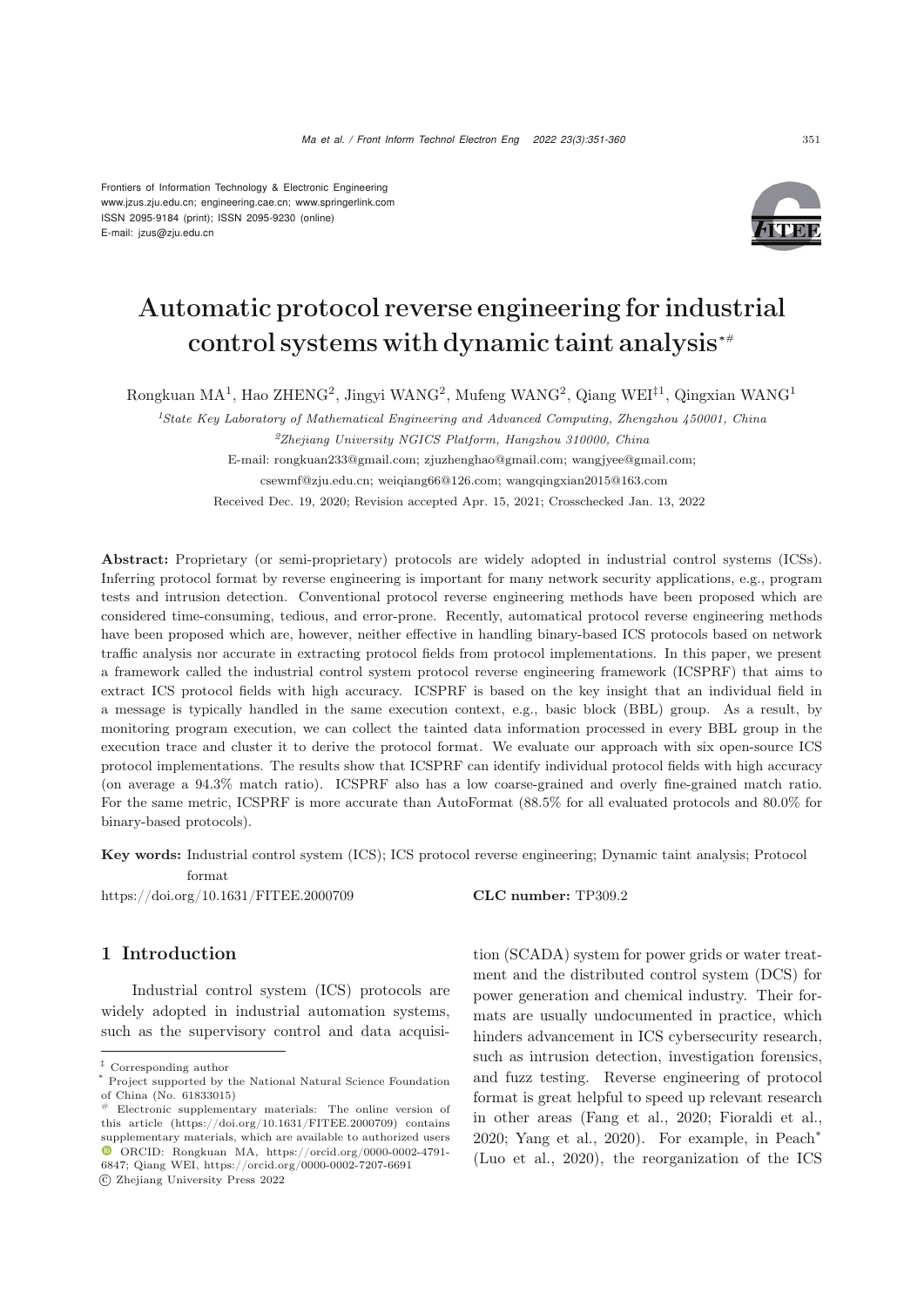protocol function code improves the efficiency of protocol fuzzing significantly. However, ICS protocol reverse engineering has long been considered timeconsuming and error-prone, and requires substantial efforts (Denton et al., 2017; Senthivel et al., 2017).

Previous works on reverse engineering ICS protocols focus mainly on network-based methodologies that extract protocol format from network traffics using algorithms like differential analysis and clustering algorithms (Choi et al., 2016; Chang et al., 2017; Ji et al., 2017). These methodologies have the following limitations:

1. Their accuracy depends heavily on data collection, which is difficult to achieve in practice without tremendous manual effort.

2. The information extracted from traffic is not accurate due to encoding or encryption (e.g., they even fail to recognize a unicode-encoded byte in a message as a protocol field or multiple individual protocol fields).

3. Their analysis methodologies need to assume the types and features of message fields for classification, which reduces their generality.

Other works based on program analysis perform well on text-based protocols (e.g., HTTP) (Caballero et al., 2007; Lin et al., 2008). Among these, Polyglot uses heuristics to obtain message semantics by monitoring protocol application execution traces. However, its heuristic methodologies are also non-trivial when applied to ICS protocols. For example, in ICS protocols, there are usually no delimiters or keywords in a text-based protocol message. A framework has been proposed in AutoFormat to reverse engineer protocol format based on monitoring the call stack, without a wealth of information about the protocol format. However, for analyzing a binary-based protocol program, it is often too coarse-grained and not accurate enough.

In this paper, we propose an automatic protocol reverse engineering framework designed for ICS protocols while adopting the power of program analysis. Our key insight is that an individual field in a message is typically handled in an individual basic block (BBL) group, based on which we implement an automatic ICS protocol reverse engineering framework (ICSPRF) that is based on dynamic taint analysis. We implement a dynamic taint analysis engine from scratch, which is suitable and scalable for binary-based protocol analysis. Compared with

previous works, ICSPRF is automated and does not need any prior knowledge of the message fields. We evaluate ICSPRF on six open-source implementations of four popular ICS protocols (i.e., Modbus, IEC104, DNP3, and s7comm). Compared to Wireshark (SharkFest, 2020), one of the most popular protocol analysis tools, ICSPRF can reverse the ICS protocol format more effectively; i.e., it can identify every single protocol field with an accuracy of 94.3% on average.

## 2 Preliminaries

In this section, we first introduce the protocol terminology used in this work and then demonstrate our problem scope and the background.

### 2.1 Terminology

A protocol message is composed of a sequence of field chunks, where a field chunk is the smallest contiguous sequence of byte data with some meaning. For example, Fig. 1 shows a read register query message of the Modbus protocol, which includes several field chunks such as length including two bytes in positions 4 and 5, function code including a byte in position 7, a start address including bytes in positions 8 and 9, and register quality including bytes in positions 10 and 11.

|                      | Positions |  |    |                 |                 |   |                                 |    |  |    |  |  |  |  |
|----------------------|-----------|--|----|-----------------|-----------------|---|---------------------------------|----|--|----|--|--|--|--|
|                      |           |  |    | 4               | 5               | 6 |                                 |    |  | 10 |  |  |  |  |
|                      |           |  | 00 | 00 <sup>1</sup> | 06 <sup>1</sup> |   | ff $\vert 04 \vert$             | 00 |  | 00 |  |  |  |  |
|                      |           |  |    |                 |                 |   |                                 |    |  |    |  |  |  |  |
| $\cdots$<br>$\cdots$ |           |  |    | Length          |                 |   | Func. Start addr. Reg. quantity |    |  |    |  |  |  |  |

Fig. 1 An example of the Modbus protocol read register query message

When the program processes the input data, the destination memory is tainted with the original offset position

### 2.2 Problem scope

Protocol reverse engineering techniques are classified mainly into two categories: (1) network inference, which means that protocol reverse engineering is based on the analysis of traffic (i.e., exchanged messages) between two components; (2) application inference, which means that protocol reverse engineering is based on the analysis of the program itself. Our work belongs to the class of application inference.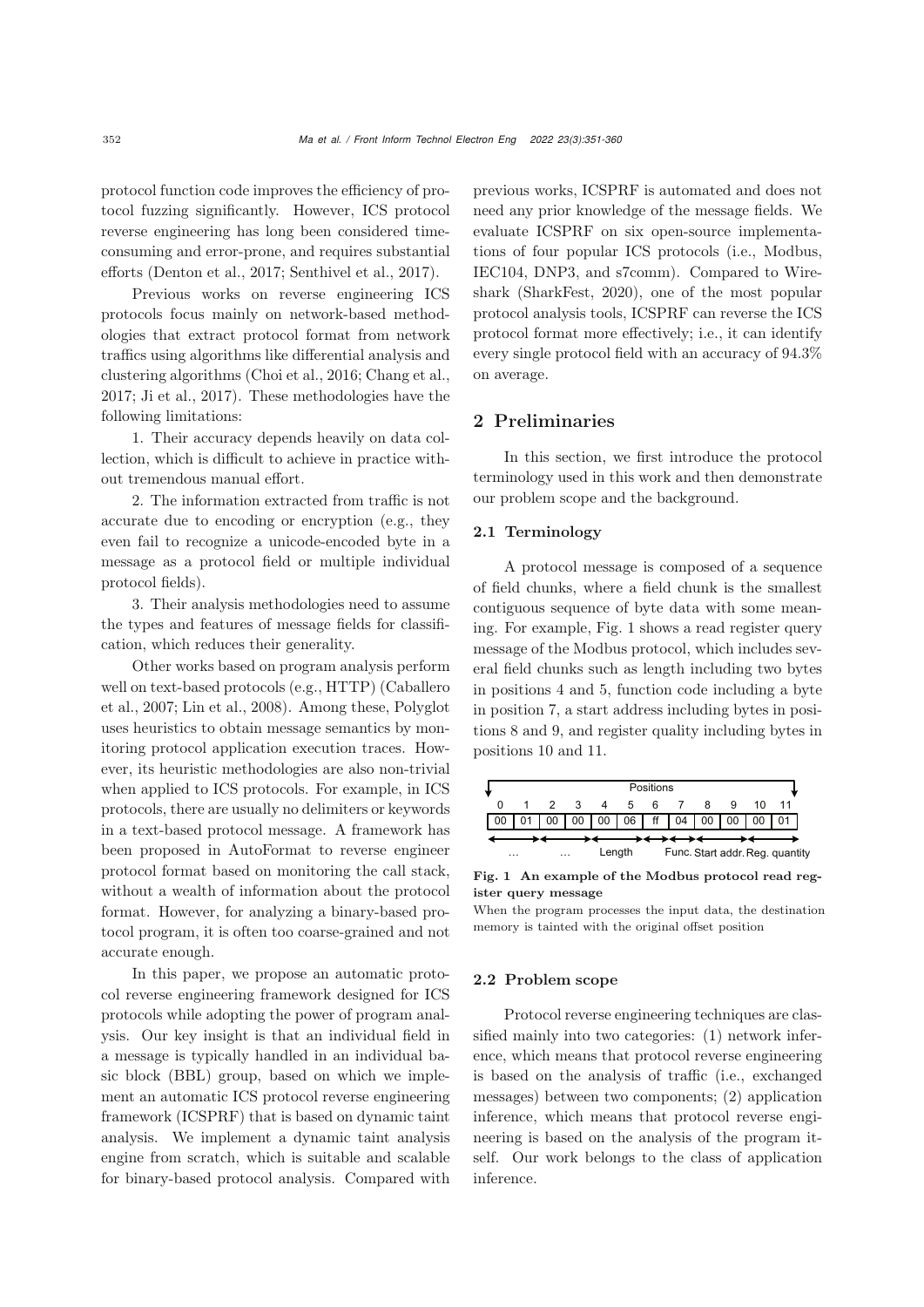In protocol reverse engineering, there exist two main challenging tasks: (1) The first task focuses on each individual protocol message and aims to identify the boundary of every single protocol field as well as the entire structure built on the fields. (2) The second task aims to identify the type attributes of protocol fields and then to understand protocol message semantics. The first task lays the foundation for protocol reverse engineering, whose accuracy and completeness significantly affect the following tasks. In addition, ICS protocols are designed to work in a time-sensitive network by exchanging messages between slave devices and master devices, where a single protocol message usually represents an individual function. We thus focus on the first task and leave the second one as the future work. Therefore, our question is that, given a single message received by a binary program, how can we effectively identify the boundary of every single protocol field completely.

# 3 System design

We provide our methodology based on the intuition that an individual field in a received message is handled by an individual BBL group in a binary application, where a BBL group is defined as the continuous basic block before a subroutine is called in a function's execution trace. For example, Fig. 2 shows a code snippet from a real-world Modbus protocol library, i.e., libmodbus (Stephane, 2020). Note that we provide the C source code to ease explanation, and in practical analysis, we target binary programs. In this snippet, the slave, function, and address variables representing corresponding fields are processed first in the modbus\_reply function (lines 645, 646, 647, respectively). In line 652, the slave is processed in the filter\_request function and in line 659, the Modbus transaction id (i.e., sft.t\_id) is extracted by the prepare response tid function. Thereafter, the function code field is used again (lines 661–676) to decide which branch will be executed in the program. Additionally, we can know that the address (line 647) and nb (line 663) are composed of two sequential bytes, which means that each corresponding protocol field includes two bytes.

The goal of ICSPRF is to reverse engineer such an ICS protocol format automatically. By monitoring the execution trace of the application, we can record the mappings that include the processed protocol fields and the corresponding BBL groups, and then infer the borders of each field chunk in the message automatically.

```
641 int modbus reply(modbus_t *ctx, const uint8_t *req, int req length, modbus mapping t *mb mapping)
643f644
       int offset = ctx->backend->header length;
645
       int slave = req[offset - 1];
       int function = req[offset];646
       uint16 t address = reg[offset + 1] \ll 8) + reg[offset + 2];
647
652
         if (ctx->backend->filter_request(ctx, slave) == 1) {
653
            /* Filtered */
654
           return 0;
655
         \overline{\mathbf{r}}\ddotsc659
       sft.t id = ctx->backend->prepare response tid(req, &req length);
661
       switch (function) {
662
       case FC READ COILS: {
663
           int nb = (\text{req[offset + 3]} \le 8) + \text{req[offset + 4]};
665
           if ((address + nb) > mb_mapping->nb_bits) {
673
           \} else {
674
                rsp_length = ctx->backend->build_response_basis(&sft, rsp);
675
                rsp[rsp_length++] = (nb / 8) + ((nb % 8) ? 1 : 0);676
                rsp_length = response_io_status(address, nb, mb_mapping->tab_bits, rsp, rsp_length);
```
Fig. 2 Code snippet in modbus.c of libmodbus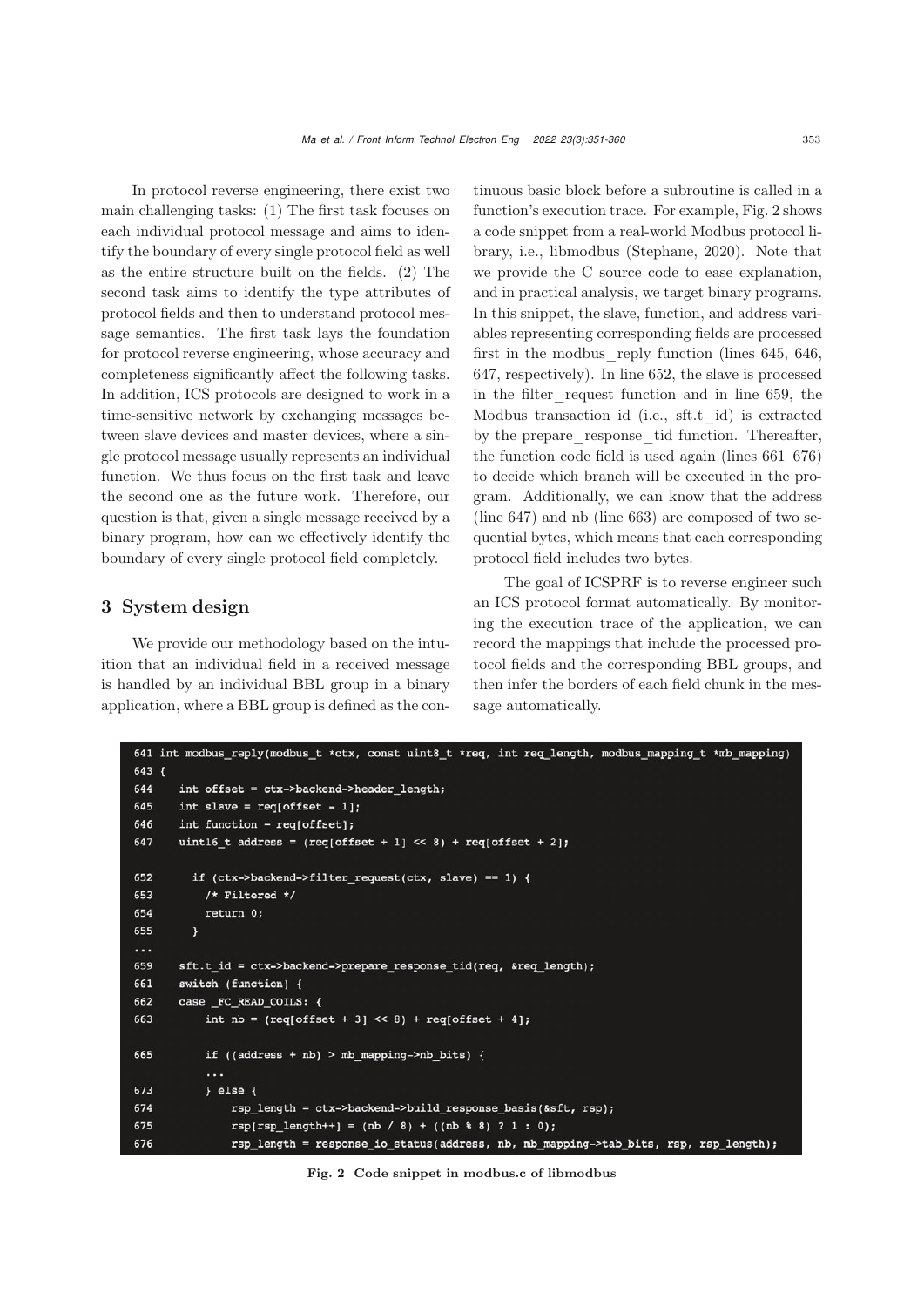Specifically, ICSPRF is interested in how and what field-specific trace information can be recorded and analyzed to extract the protocol format. Fig. 3 shows an architectural overview of ICSPRF, which has two main components: a program taint analysis engine and an offline log analyzer. Given a binary application to be analyzed, ICSPRF works as follows:

1. On receiving a protocol message, it first taints the data by instrumenting system calls that read data from a socket.

2. Once the bytes of a message are tainted, the propagation engine keeps track of their propagation at the byte level. Meanwhile, the taint analyzer logs each tainted byte and its position offset in the entire received message, the semantic-sensitive opcode and operands of relevant executed instructions, and the call stack of the execution trace.

3. With the collected information, the offline protocol log analyzer is invoked to identify and extract protocol fields in the message.

### 3.1 Dynamic taint analysis

There are two stages during the dynamic taint analysis of a program: taint initialization and taint propagation. Algorithm 1 shows our dynamic taint analysis framework. At the taint initialization stage, we intercept the system calls (e.g., recv and read) that read data from a remote socket by routinegrained instrumentation, taint the received data, and record every byte with its position offset in the entire message.

The taint propagation stage is focused on the application-level program images that process the received message. We track the taint propagation following our taint propagation policies (as shown in Tables 1 and 2) by instrumenting the chosen instructions (e.g., mov and lea) and functions (e.g.,

memcpy). Specifically, for a data movement instruction or function as shown in Table 1, we check whether the source operand is tainted. If yes, we taint the destination operand with the source operand's attributes, i.e., the tainted bytes in the source operand and the position offsets of the bytes in the original message. The operands can be a register or a memory location. If the source operand is not tainted, we unmark the destination operand. In Table 1,  $T(X)$  means obtaining the tainted attributes of  $X$ . For arithmetic/logic instructions (e.g., add, and, or) as shown in Table 2, we merge or change their attributes according to the meanings of the instruction (e.g., for the add operation, the result is the union of the operands if they are both marked).

### 3.2 Logs

ICSPRF logs mainly two classes of execution context information: the call stack and the semanticsensitive instructions (e.g., lea, mov, and cmp) that process tainted data. To acquire the call stack

| Algorithm 1 Dynamic taint analysis framework |  |  |  |
|----------------------------------------------|--|--|--|
|                                              |  |  |  |

- 1: addr, len  $\leftarrow$  instrumenting taint introduction function;
- 2: if len is not empty then
- 3: Taintinit(addr, len);
- 4: end if
- 5: if Img  $\in$  selected images then
- 6: left op, write op  $\leftarrow$  instrumenting instructions in Img;
- 7: else
- 8: left op, write op  $\leftarrow$  instrumenting data movement function called in Img;
- 9: end if
- 10: if isTainted(left op)||isTainted(write op) then
- 11: Run taint, unmark, or merge according to our taint propagation policy;

12: end if



Fig. 3 ICSPRF overview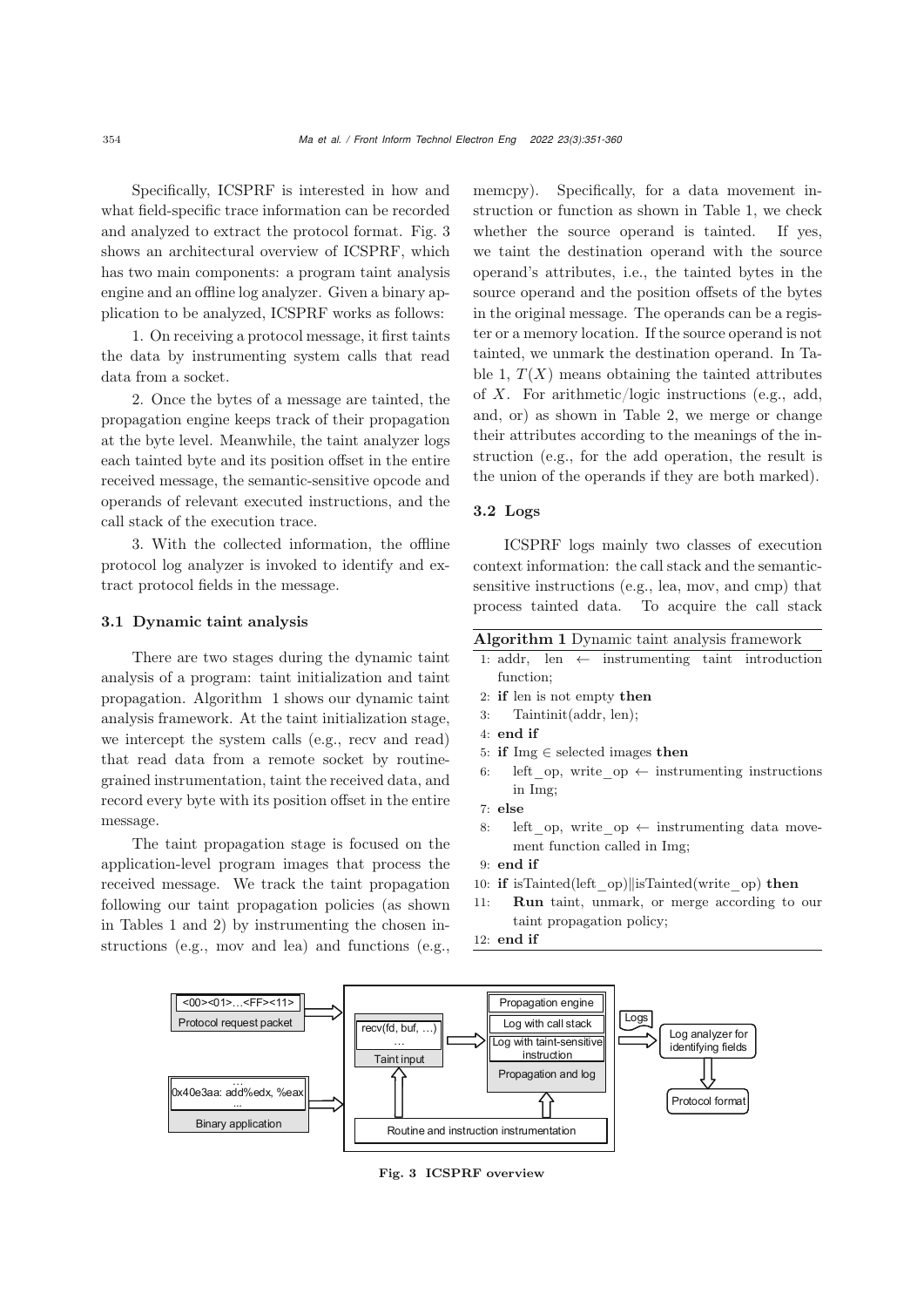| Operation type                   | Policy                                | Example(s)                                      |
|----------------------------------|---------------------------------------|-------------------------------------------------|
| $reg \, l \leftarrow reg \, r$   | $T(\text{reg } w) = T(\text{reg } r)$ | mov, esi, edi                                   |
| $reg \, l \leftarrow mem \, r$   | $T(\text{reg } w) = T(\text{mem } r)$ | mov eax, dword ptr [rbp]                        |
| $reg \, l \leftarrow imm \, r$   | $T(\text{reg } w) = \text{false}$     | mov eax, $0x1$                                  |
| mem $l \leftarrow \text{reg } r$ | $T(\text{mem } w) = T(\text{reg } r)$ | push rbp                                        |
| mem $l \leftarrow$ mem r         | $T(\text{mem } w) = T(\text{mem } r)$ | push qword ptr $[$ rbp-0 $x4]$                  |
| mem $l \leftarrow \text{imm } r$ | $T(\text{mem}_w) = \text{false}$      | mov qword ptr $[{\rm rsp}]$ , 0x0               |
| $dst \leftarrow src$             | $T(\text{dst}) = T(\text{src})$       | memcpy(dst, src, size), memmove(dst, src, size) |

Table 1 Policy I: taint propagation policy of data movement operations

Table 2 Policy II: taint propagation policy of arithmetic and logic operation instructions

| Instruction                       | Examples       | Policy           |
|-----------------------------------|----------------|------------------|
| xor                               | xor edi, edi   | Unit(edi)        |
| sub                               | sub esi, esi   | Untaint $(esi)$  |
| and                               | and eax, 0x0   | Unit(ex)         |
| shl/shr                           | shl reg, $0x8$ | ShiftT(reg)      |
| $\alpha$ or $\alpha$ and $\alpha$ | add eax, edx   | MergeT(ex, edx)  |
| and                               | and eax, 0xff  | PartialSaveT(ex) |

information, we need to traverse the stack frames by routine instrumentation. Specifically, in the entry of a function, we can obtain the return address inside the function frame and then further derive the call function from the return address. We also instrument a function at its exit to record the end of its execution. The vectors  $\{\text{function flag, thread}\}$ ID, flag, function\_name, (start\_addr, end\_addr, return\_addr)\ and \tfunction flag, thread ID, flag, function  $\theta$  represent a function entry log and a function exit log, respectively. It is necessary to record both the entry and exit of a function to obtain a complete call chain. At the offline analysis stage, we scan the pairs of function entry/exit logs to reconstruct the call stack.

By instruction instrumentation, we can easily record the instruction context when it processes tainted bytes. We save this information in the vec- $\chi$  tor  $\langle$  instruction flag, address, disassembly, thread ID, offsets, memory\_addr, values, in which offsets mean the position offsets of the processed tainted bytes in the received message and values mean the values of the operands.

### 3.3 Border identification

At the stage of offline log analysis, we aim to identify the borders of the field chunks in a protocol message. First, we provide an algorithm to construct a hierarchical tree that demonstrates the call relationship and sequential relationship among all BBL

groups that process tainted bytes. From this tree, we can infer individual fields based on several principles.

In this subsection, we provide the algorithm as shown in Algorithm 2. The log input works as the input of the algorithm. We give a detailed example of the log file in the supplementary materials (Fig. S1). In Algorithm 2, if a record item is a function-type item, it represents entering or exiting a subroutine (line 5). The current data node includes all tainted bytes processed by the previous BBL group. Thus, we add the data node to the current function node (lines 6–9). If a record item means an entry of a function (line 11), we add this new function node to the current one and set this new node as the current node. If this record means an exit of a function (line 16), we set the parent node of the current node as the current one. If a record item is an instructiontype item, we add it into a data node (lines 20–22). When this algorithm is finished, a hierarchical tree is generated.

In this tree, the nodes in the same parent node represent the sequentially executed BBL groups, in which the leaf nodes include the position offsets of the processed bytes, and its edges mean the hierarchical call of subroutines. We use the following principles of judgment to split the field chunks from the tree:

1. If a single byte or multiple discontiguous bytes are processed in an individual BBL group, they are considered as individual field chunks.

2. If multiple contiguous bytes are processed together in an individual BBL group, they are considered as a field chunk.

We give an example in Fig. 4. As we can see, the bytes at offsets 0, 1, and 6 of the received message are not processed in any BBL group, the byte at offset 7 is processed in a single BBL group, and the bytes at offsets [2, 3], [4, 5], [8, 9], and [10, 11] are processed together in individual BBL groups separately. From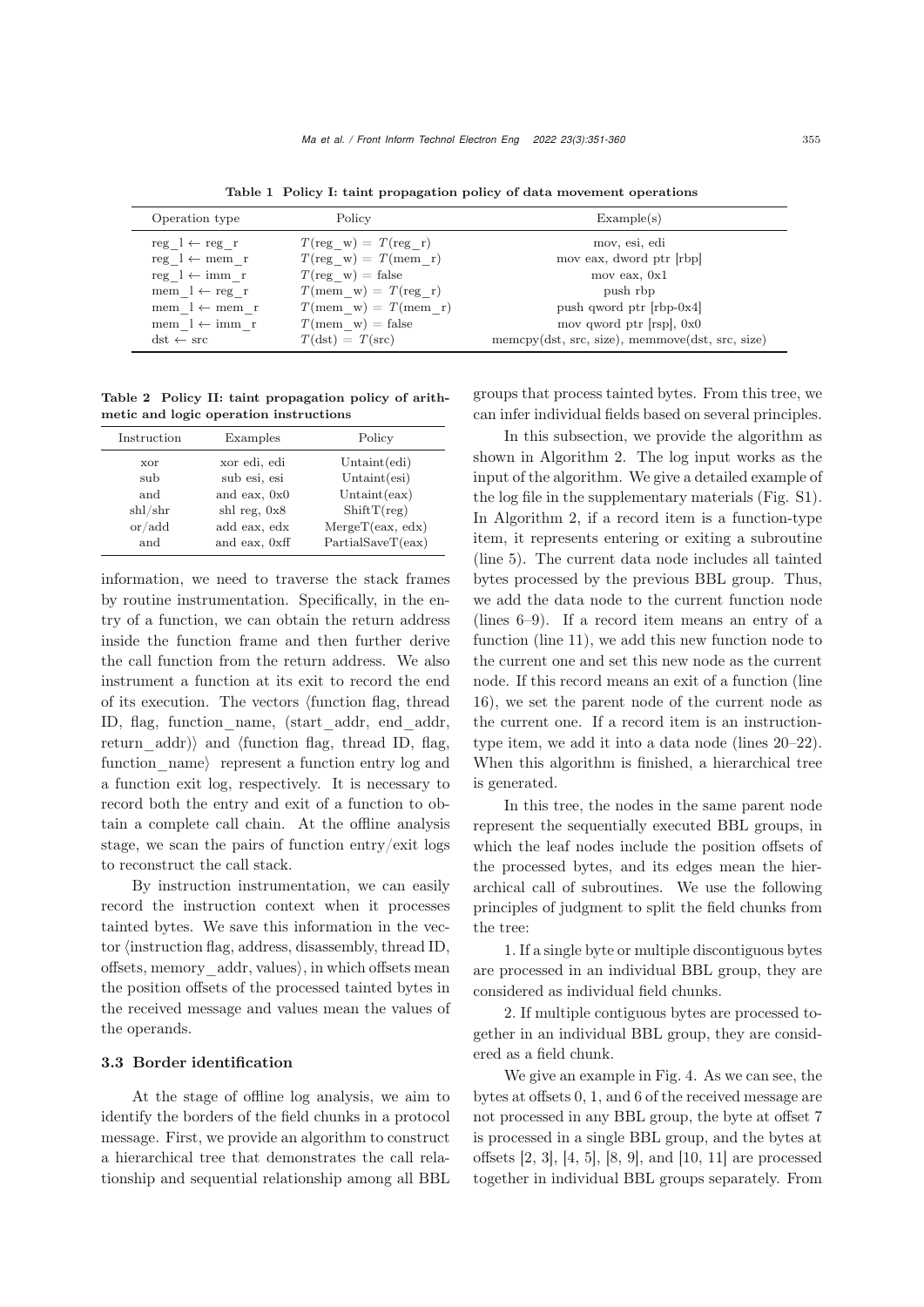this tree, we can conclude that the field chunks in the received message can be split as  $[0, 1]$   $[2, 3]$   $[4, 5]$ [6] [7] [8, 9] [10, 11], in which the numbers represent the position offsets of the received message and the numbers in each pair of brackets represent that the

Algorithm 2 Hierarchical tree generation

| <b>Require:</b> the log items logs.               |  |  |  |  |  |  |  |  |
|---------------------------------------------------|--|--|--|--|--|--|--|--|
| <b>Ensure:</b> a hierarchical tree.               |  |  |  |  |  |  |  |  |
| 1: root $\leftarrow$ Function Node();             |  |  |  |  |  |  |  |  |
| 2: node $\leftarrow$ root;                        |  |  |  |  |  |  |  |  |
| 3: data $\leftarrow$ DataNode();                  |  |  |  |  |  |  |  |  |
| 4: for each $log \in log s$ do                    |  |  |  |  |  |  |  |  |
| if $log_type == FUNCTION then$<br>5:              |  |  |  |  |  |  |  |  |
| <b>if</b> data is not empty <b>then</b><br>6:     |  |  |  |  |  |  |  |  |
| 7:<br><b>Add</b> data $\rightarrow$ node;         |  |  |  |  |  |  |  |  |
| $data \leftarrow DataNode();$<br>8:               |  |  |  |  |  |  |  |  |
| end if<br>9:                                      |  |  |  |  |  |  |  |  |
| $name \leftarrow log.name;$<br>10:                |  |  |  |  |  |  |  |  |
| if $log$ keyword $==$ enter then<br>11:           |  |  |  |  |  |  |  |  |
| $newnode \leftarrow FunctionNode(name);$<br>12:   |  |  |  |  |  |  |  |  |
| 13:<br><b>Add</b> newnode $\rightarrow$ node;     |  |  |  |  |  |  |  |  |
| 14:<br>$node \leftarrow newnode;$                 |  |  |  |  |  |  |  |  |
| end if<br>15:                                     |  |  |  |  |  |  |  |  |
| if $log$ keyword $==$ exit then<br>16:            |  |  |  |  |  |  |  |  |
| $node \leftarrow node.parent;$<br>17:             |  |  |  |  |  |  |  |  |
| end if<br>18:                                     |  |  |  |  |  |  |  |  |
| end if<br>19:                                     |  |  |  |  |  |  |  |  |
| if $log_type == INSTRUCTION$ then<br>20:          |  |  |  |  |  |  |  |  |
| <b>Add</b> log.offsets $\rightarrow$ data;<br>21: |  |  |  |  |  |  |  |  |
| end if<br>22:                                     |  |  |  |  |  |  |  |  |
| 23: end for                                       |  |  |  |  |  |  |  |  |
| 24: return root;                                  |  |  |  |  |  |  |  |  |
|                                                   |  |  |  |  |  |  |  |  |

bytes in the corresponding offsets are identified as those in a single protocol field chunk.

# 4 Evaluation

We set our experiment involving 12 protocol messages from six different open-source applications. Table 3 shows the list of the protocols. Specifically, we choose two third-party libraries, i.e., freemodbus (Cwalter-at, 2020) and libmodbus of the Modbus protocol, two applications (Airpig2011, 2020; MZ Automation GmbH, 2020) of the IEC104 protocol, one application (Green Energy Corporation, 2020) of the DNP3 protocol, which are implemented according to standard specifications, and a third-party implementation of the Siemens-owned s7comm protocol (Nardella, 2020). The third-party libraries are obtained by compiling the source code with a default configuration on a 64-bit Ubuntu16.04 operating system platform.

Table 3 Six open-source ICS protocol implementations for evaluation of ICSPRF

| Protocol | Application            | Size                | DTA<br>time | Offline<br>time |
|----------|------------------------|---------------------|-------------|-----------------|
| Modbus   | $liphmodbus-3.0.0$     | $92.5 \times 10^3$  | $700$ ms    | $<3$ s          |
|          | freemodbus             | $49.6 \times 10^3$  | $600$ ms    | $<3$ s          |
| IEC104   | <b>IEC104</b>          | $43.0 \times 10^3$  | $600$ ms    | $<$ 3 s         |
|          | lib60870-2.20          | $333.9 \times 10^3$ | $2400$ ms   | $<$ 3 s         |
| DNP3     | $\text{gec-dnp3}$      | $27.7 \times 10^6$  | $14.5$ s    | $<$ 3 s         |
| s7comm   | $snap7$ -full- $1.2.1$ | $332.3 \times 10^3$ | $2400$ ms   | $\leq$ 3 s      |

DTA: dynamic taint analysis. The unit of size is byte



Fig. 4 An example of the hierarchical tree generated from the analysis of freemodbus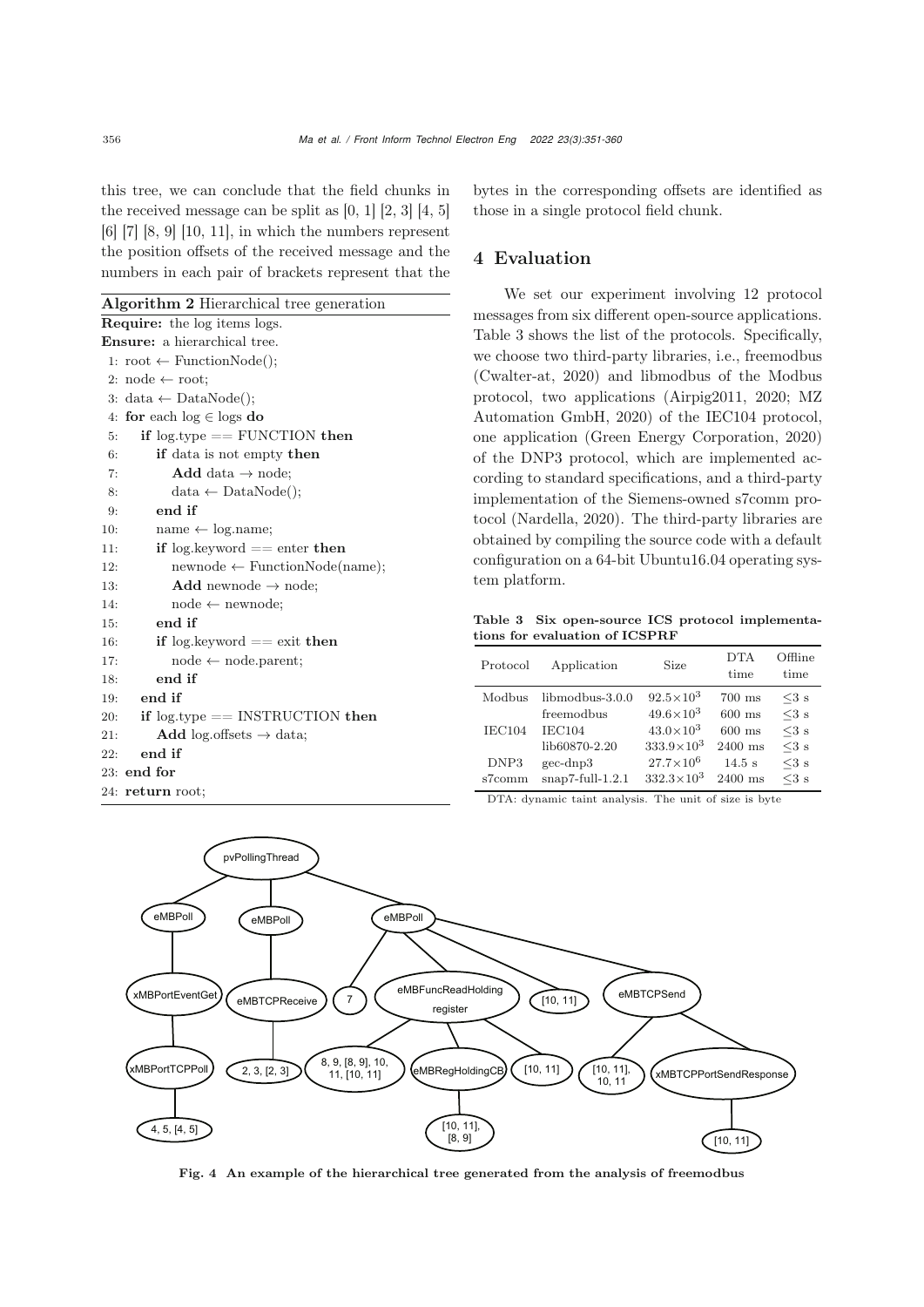Overall, ICFPRF has good performance for all evaluated applications as shown in Table 3. At the taint analysis stage, the dynamic taint analysis (DTA) time cost increases with the increase in the application size, but it is acceptable (at most tens of seconds). Its efficiency benefits from the lightweight instrumentation of our approach, and we leave further analysis for the offline analysis stage. The offline log analysis stage is also efficient and relatively stable. The offline time cost is not more than 3 s for all the evaluated applications.

To evaluate the effectiveness of ICSPRF in terms of field chunk identification, we compare our results with those of the latest version of a popular network protocol analyzer, Wireshark. We use SF to represent the identified single field chunks and |SF| to represent their quantity.  $R_{\rm e}$  represents the match ratio, which is obtained by calculating the number of Wireshark-identified fields and the number of fields automatically identified by other methods.  $\overline{R}_{e}$  represents the average  $R_{e}$  of all the evaluated messages. If a single field chunk has been split into multiple chunks by ICSPRF, we regard each of the chunks as an overly fine-grained field. We count the number of overly fine-grained fields as  $|SF_0|$ . Note that the quantity of a single field chunk in |SF| always counts as 1, no matter how many overly fine-grained chunks are split from a single field chunk. Similarly, if multiple field chunks identified by Wireshark are combined into a single chunk by ICSPRF, we regard this chunk as a coarse-grained field. The quantity of

a coarse-grained field is also counted as 1 in |SF|. We count the number of coarse-grained fields as  $|SF_c|$ .

Table 4 shows the detailed results. For all the evaluated projects, the match ratio  $R_e$  is no less than 82% and we obtain  $\overline{R}_{e} = 94.3\%$  with small  $|SF_{o}|$ and  $|SF<sub>c</sub>|$ . In contrast, for the same metric, AutoFormat achieves a lower accuracy than ICSPRF (88.5% for all their evaluated protocols and 80.0% for binary-based protocols). For certain examples, e.g., freemodbus, IEC104, IEC60870, and DNP3, we even obtain  $R_e$ =100% with zero  $|SF_o|$  and  $|SF_c|$ . In the following, we demonstrate the detailed results of each protocol implementation.

# 1. Modbus

In this experiment, we choose two different implementations of the Modbus protocol (i.e., libmodbus and freemodbus) and evaluate ICSPRF by sending three different request messages: read registers, multiple write and read registers, and multiple write coils. Detailed results are shown in Table 5. ICFREF fails only to split the transaction id and protocol id fields on libmodbus. The reason is that these two fields are ignored and not handled in the libmodbus implementation program. Interestingly, IC-SREF splits the data fields into more fine-grained fields in both libmodbus and freemodbus implementation programs; in contrast, Wireshark combines them into a single chunk, as shown in Fig. 5. By a closer investigation of the Modbus protocol, the mixed combined four bytes in Wireshark represent different write values of two individual registers. We

| Project         | Message type             | Length | Wireshark |              | <b>ICSPRF</b> |                | AutoFormat     |                             |                       |                       |
|-----------------|--------------------------|--------|-----------|--------------|---------------|----------------|----------------|-----------------------------|-----------------------|-----------------------|
|                 |                          |        | Size      | $ {\rm SF} $ | $R_{\rm e}$   | $ SF_{o} $     | $ SF_{c} $     | $\overline{R}_{\mathrm{e}}$ | $\overline{R}_{e}(A)$ | $\overline{R}_{e}(B)$ |
|                 | Read registers           | 12     | 7         | 6/7          | 86%           | $\overline{0}$ | $\mathbf{1}$   |                             |                       |                       |
| libmodbus       | Write and read registers | 21     | 11        | 10/11        | 91\%          | $\bf{0}$       | 1              |                             |                       |                       |
|                 | Write coils              | 14     | 7         | 6/7          | 86%           | $\bf{0}$       | 1              |                             |                       |                       |
|                 | Read registers           | 12     | 7         | 7/7          | 100%          | $\overline{0}$ | $\overline{0}$ |                             |                       |                       |
| freemodbus      | Write and read registers | 21     | 11        | 11/11        | 100%          | $\bf{0}$       | $\overline{0}$ |                             |                       |                       |
|                 | Write coils              | 14     |           | 7/7          | 100%          | $\bf{0}$       | $\overline{0}$ | 94.3%                       | 88.5%                 | 80.0%                 |
| IEC104          | U-format                 | $\,6$  | 4         | 4/4          | 100%          | $\overline{0}$ | $\mathbf{0}$   |                             |                       |                       |
| <b>IEC60870</b> | U-format                 | $\,6$  | 4         | 4/4          | 100%          | $\overline{0}$ | $\mathbf{0}$   |                             |                       |                       |
| DNP3            | Read class               | 18     | 11        | 11/11        | 100%          | $\overline{0}$ | $\overline{0}$ |                             |                       |                       |
|                 | Read SZL                 | 33     | 22        | 18/22        | 82%           | $\overline{0}$ | 3              |                             |                       |                       |
| Snap7           | List blocks              | 31     | 22        | 20/22        | 91%           | $\overline{0}$ | 1              |                             |                       |                       |
|                 | Write variables          | 36     | 26        | 25/26        | 96%           | $\mathbf{1}$   | 1              |                             |                       |                       |

Table 4 Identified field chunk comparison between Wireshark and ICSPRF

 $\overline{R}_{e}(A)$  and  $\overline{R}_{e}(B)$  of AutoFormat represent the match ratios for all the evaluated protocols and for the binary-based protocols, respectively. The units of length and size are both byte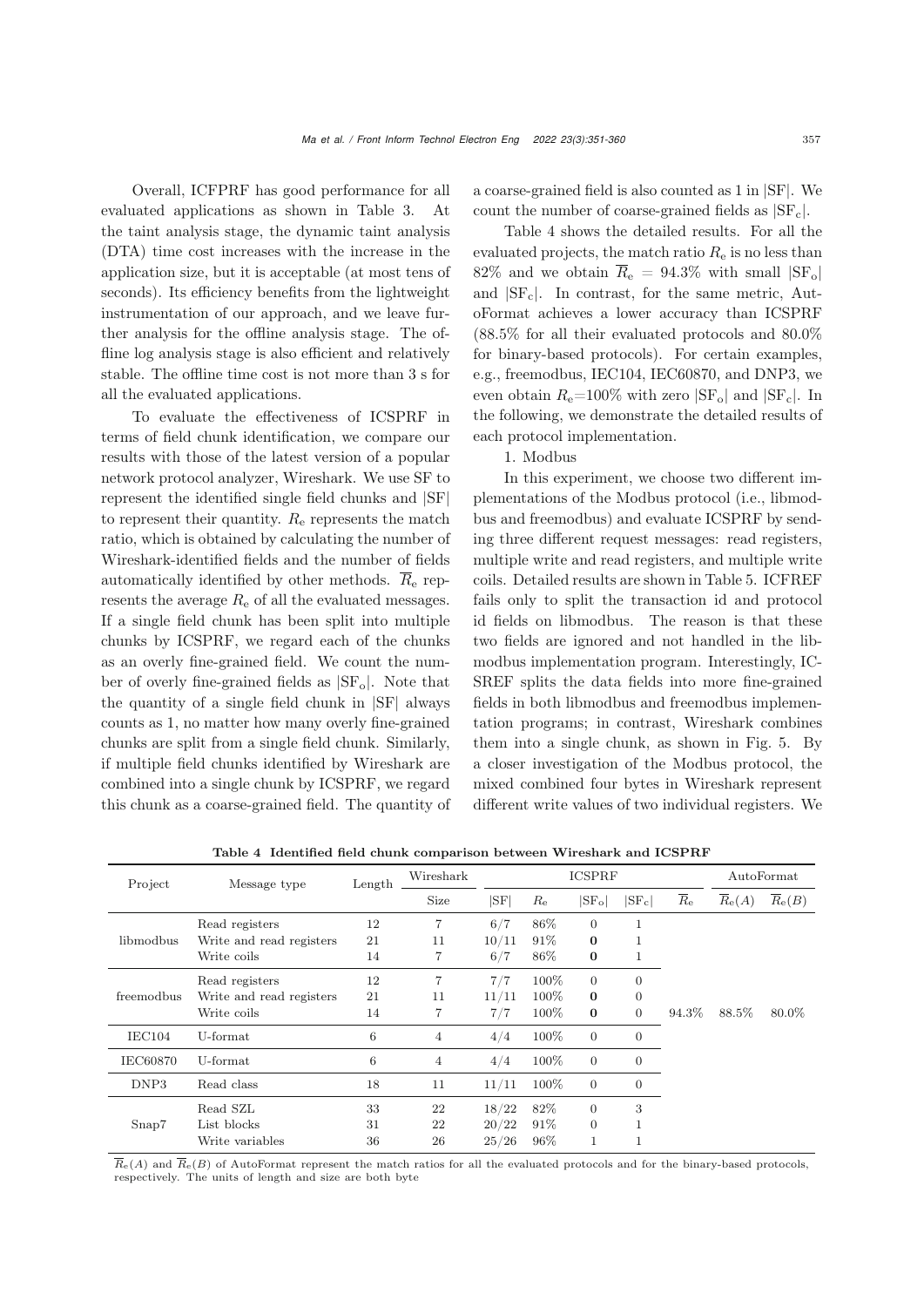consider ICSPRF to be more accurate than Wireshark in this part. Therefore, we count  $|SF_0|$  of libmodbus and freemodbus as 0 (the bold ones in Table 4), although ICSPRF splits the data field into two single fields compared with the identification result by Wireshark (marked as overly fine-grained in Table 5).

2. s7comm

We choose an open-source implementation of the Siemens-owned s7comm protocol, which is more complex than other open ICS protocols and includes more than 20 fields in its request message. In our experiment, as shown in Table 6, ICSPRF does not identify the first two bytes in the message because they are not handled by the program. IC-SREF also incorrectly splits the address field into two fields, because the compilation optimization misleads ICSPRF. Specifically, in the source code, the

snap7 program processes the address field in the following code snippet: Start=SwapDWord(\*PAdd & 0xFFFFFF00); the pointer \*PAdd points to the address field of the protocol message. The C code sentence means that the start address comes from three bytes of \*PAdd (i.e., offsets 27–29 in the message). However, in the binary application, the source code is compiled into the following two assemble codes: mov edi, [r14+8]; dil, 0. ICSPRF can only identify that an integer (i.e., offsets 27–30) and a single byte (i.e., offset 30) are processed separately. Thus, ICSPRF considers offset[30] as an individual field chunk.

# 5 Related works

In this section, we introduce closely related works that aim at protocol reverse engineering and

Table 5 Field chunk identification comparison of libmodbus and freemodbus in the write and read register request messages between Wireshark and ICSPRF

| Field name     | Wireshark |          | <b>ICSPRF</b> for libmodbus | <b>ICSPRF</b> for freemodbus |                     |  |
|----------------|-----------|----------|-----------------------------|------------------------------|---------------------|--|
|                | Size      | Size     | Match                       | <b>Size</b>                  | Match               |  |
| Transaction id |           |          | Coarse-grained              | 2                            |                     |  |
| Protocol id    |           |          | Coarse-grained              |                              |                     |  |
| Length         |           | $\Omega$ |                             |                              |                     |  |
| Unit id        |           |          |                             |                              |                     |  |
| Function code  |           |          |                             |                              |                     |  |
| Read number    |           |          |                             |                              |                     |  |
| Read count     |           |          |                             |                              |                     |  |
| Write number   |           |          |                             |                              |                     |  |
| Write count    |           |          |                             |                              |                     |  |
| Byte count     |           |          |                             |                              |                     |  |
|                |           |          | Overly fine-grained         |                              | Overly fine-grained |  |
| Data           |           |          | Overly fine-grained         | 2                            | Overly fine-grained |  |

The units of length and size are both byte

|      | Modbus/TCP                                                                                                                                                                                         |       |              |    |                         |    |                         |    |    |                         |              |             |             |  |                                                                 |
|------|----------------------------------------------------------------------------------------------------------------------------------------------------------------------------------------------------|-------|--------------|----|-------------------------|----|-------------------------|----|----|-------------------------|--------------|-------------|-------------|--|-----------------------------------------------------------------|
|      | Transaction Identifier: 1<br>Protocol Identifier: 0<br>Length: 15<br>Unit Identifier: 255                                                                                                          |       |              |    |                         |    |                         |    |    |                         |              |             |             |  |                                                                 |
|      | Modbus                                                                                                                                                                                             |       |              |    |                         |    |                         |    |    |                         |              |             |             |  |                                                                 |
|      | $.001$ 0111 = Function Code: Read Write Register (23)<br>Read Reference Number: 107<br>Read Word Count: 3<br>Write Reference Number: 108<br>Write Word Count: 2<br>Byte Count: 4<br>Data: 00000000 |       |              |    |                         |    |                         |    |    |                         |              |             |             |  |                                                                 |
| 0000 |                                                                                                                                                                                                    | 00 00 | <b>00 00</b> | 00 | 00                      | 00 | 00                      | 00 | 99 |                         | <b>00 00</b> | n           | 08 00 45 00 |  | . <b>. .</b> .                                                  |
| 0010 |                                                                                                                                                                                                    |       |              |    | 00 49 59 c3 40 00 40 06 |    |                         |    |    | e2 e9 7f 00             |              | 00 01 7f 00 |             |  |                                                                 |
| 0020 |                                                                                                                                                                                                    |       |              |    |                         |    | 00 01 bc 32 01 f6 08 fe |    |    | a5 d5 3c ed 4d 9f 80 18 |              |             |             |  | $\cdots$ 2 $\cdots$ $\cdots$ $\cdots$ $\leq$ $\cdot$ M $\cdots$ |
| 0030 |                                                                                                                                                                                                    |       |              |    | 01 56 fe 3d 00 00 01 01 |    |                         |    |    | 08 0a 13 e6 bb 48 13 e6 |              |             |             |  |                                                                 |
| 0040 |                                                                                                                                                                                                    |       |              |    | bb 48 00 01 00 00 00 0f |    |                         |    |    | ff 17 00 6b 00 03 00 6c |              |             |             |  | $H$ $\ldots$                                                    |
| 0050 | 00                                                                                                                                                                                                 |       |              |    | 02 04 00 00 00 00       |    |                         |    |    |                         |              |             |             |  | .                                                               |

Fig. 5 Wireshark for Modbus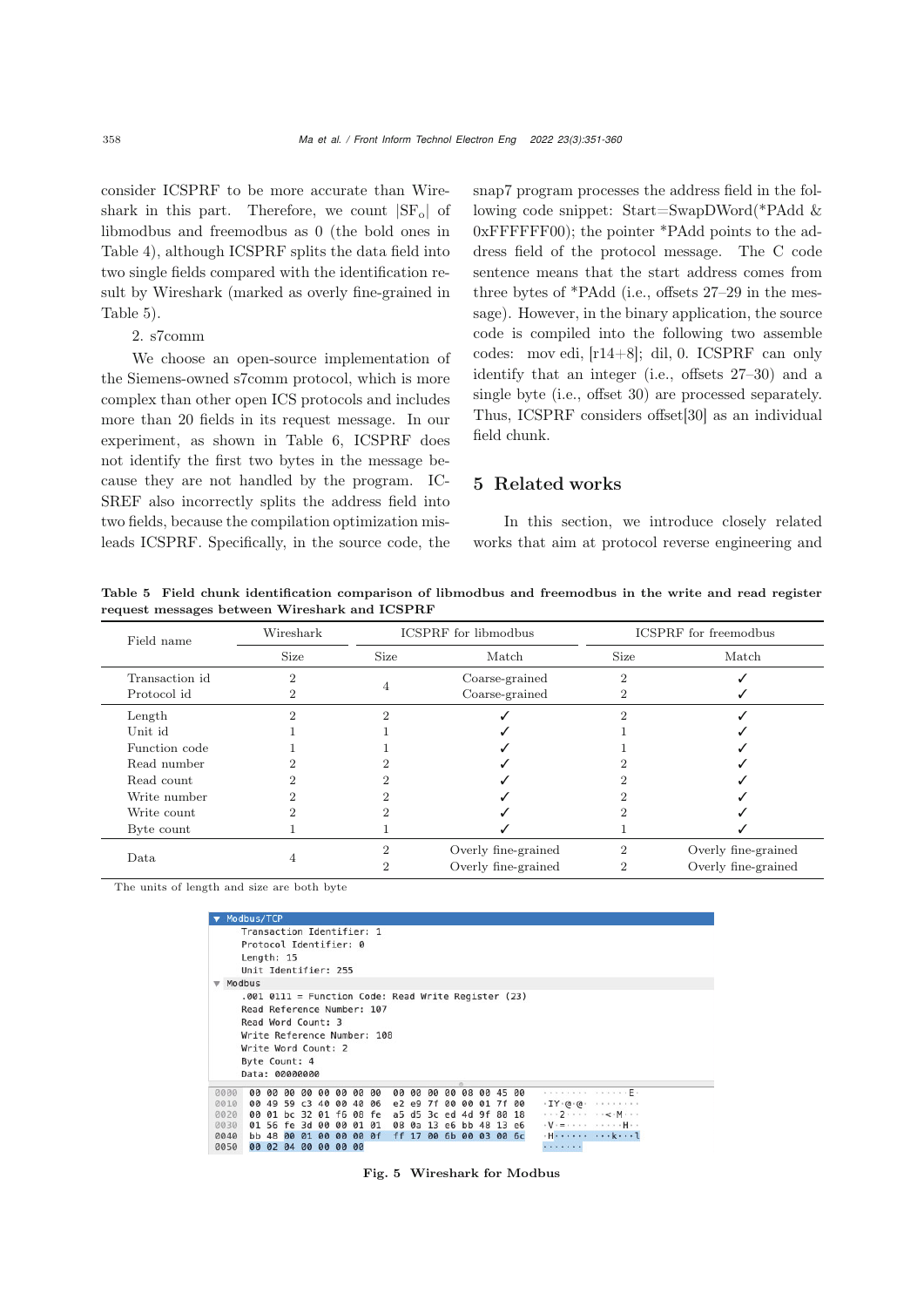| Field name             | Wireshark      | <b>ICSPRF</b>  |                     |  |  |  |
|------------------------|----------------|----------------|---------------------|--|--|--|
|                        | Size           | Size           | Match               |  |  |  |
| Version                | $\mathbf{1}$   |                | Coarse-grained      |  |  |  |
| Reserved               | $\mathbf{1}$   | $\overline{2}$ | Coarse-grained      |  |  |  |
| TPKT length            | $\overline{2}$ | $\overline{2}$ | ✓                   |  |  |  |
| COTP length            | 1              | 1              |                     |  |  |  |
| PDU type               | 1              | 1              |                     |  |  |  |
| Destination            | 1              | 1              | $\checkmark$        |  |  |  |
| Protocol ID            | 1              | 1              | $\checkmark$        |  |  |  |
| Job.                   | 1              | $\mathbf{1}$   | $\checkmark$        |  |  |  |
| Reserved               | $\overline{2}$ | $\overline{2}$ | $\checkmark$        |  |  |  |
| PDU reference          | $\overline{2}$ | $\overline{2}$ | ✓                   |  |  |  |
| Parameter length       | $\overline{2}$ | $\overline{2}$ |                     |  |  |  |
| Data length            | $\overline{2}$ | $\overline{2}$ |                     |  |  |  |
| Function code          | $\mathbf{1}$   | 1              | ノノノノノ               |  |  |  |
| Count                  | 1              | 1              |                     |  |  |  |
| Variable specification | 1              | 1              |                     |  |  |  |
| Address length         | 1              | 1              | $\checkmark$        |  |  |  |
| Syntax ID              | 1              | 1              | $\checkmark$        |  |  |  |
| Transport size         | 1              | 1              | $\mathbf{v}$        |  |  |  |
| Length                 | $\overline{2}$ | 2              | $\mathbf{r}$        |  |  |  |
| DB number              | $\overline{2}$ | $\overline{2}$ | J                   |  |  |  |
| Area                   | $\mathbf{1}$   | $\mathbf{1}$   |                     |  |  |  |
|                        |                | $\overline{2}$ | Overly fine-grained |  |  |  |
| Address                | 3              | $\mathbf{1}$   | Overly fine-grained |  |  |  |
| Return code            | 1              | 1              |                     |  |  |  |
| Transport size         | 1              | 1              |                     |  |  |  |
| Length                 | $\overline{2}$ | $\overline{2}$ |                     |  |  |  |
| Data                   | 1              | 1              |                     |  |  |  |

Table 6 Field chunk identification comparison of snap7 in the write variable request message between Wireshark and ICSPRF

The unit of size is byte

### compare them with ICSPRF.

In the literature (Denton et al., 2017; Senthivel et al., 2017), researchers achieved successful ICS protocol reverse engineering that relies on manual effort, which is slow and costly. Our work provides new automatic techniques that can be used to reduce the cost and time associated with these projects.

From a perspective of automatic protocol reverse engineering, network inference and application inference are two main approaches used in previous works. Among them, PI (Beddoe, 2012), Discoverer (Cui et al., 2007), and Netzob (Bossert et al., 2014) are based on network inference, using sequence alignment algorithms and clustering algorithms and aiming at extracting protocol format from collected network traffics. Their correctness and completeness rely on manually collected network traffics, which may significantly limit the accuracy of the extracted protocol formats. Moreover, their effectiveness on

binary-based protocol reverse engineering has not been evaluated.

Polyglot (Caballero et al., 2007) and AutoFormat (Lin et al., 2008) are based on application inference and most closely relate to our work, sharing the key insight that the way in which a protocol is implemented to recognize and handle protocol messages provides a wealth of information about the protocol format. ICSPRF differs from them in its way of identifying field chunks in the received message. Using the fine-grained execution context (i.e., BBL groups), ICSPRF collects and analyzes run-time execution context information to infer the borders, achieving better accuracy and completeness in extracting protocol format.

# 6 Conclusions

We have presented ICSPRF, a framework for automatic protocol reverse engineering. ICSPRF is based on the insight that a protocol program has chunk-feature behaviors in its execution contexts. By instrumenting and monitoring the program execution, we can obtain the taint propagation process among BBL groups of the execution trace and use it to infer protocol fields. We have implemented a prototype of ICSPRF and evaluated it with a variety of protocol messages from six real-world protocol implementations. Our experimental results showed that ICSPRF achieved higher accuracy (on average, a 94.3% match ratio for the binary-based ICS protocol) in protocol field identification; in comparison, AutoFormat achieved an 88.5% match ratio for all evaluated protocols and only 80.0% for binary-based protocols.

### Contributors

Rongkuan MA designed the research. Rongkuan MA and Hao ZHENG designed the supporting algorithms and implemented the software. Rongkuan MA drafted the paper. Jingyi WANG and Mufeng WANG helped organize the paper. Qiang WEI and Qingxian WANG led the research planning and execution. Rongkuan MA, Qiang WEI, and Qingxian WANG revised and finalized the paper.

### Compliance with ethics guidelines

Rongkuan MA, Hao ZHENG, Jingyi WANG, Mufeng WANG, Qiang WEI, and Qingxian WANG declare that they have no conflict of interest.